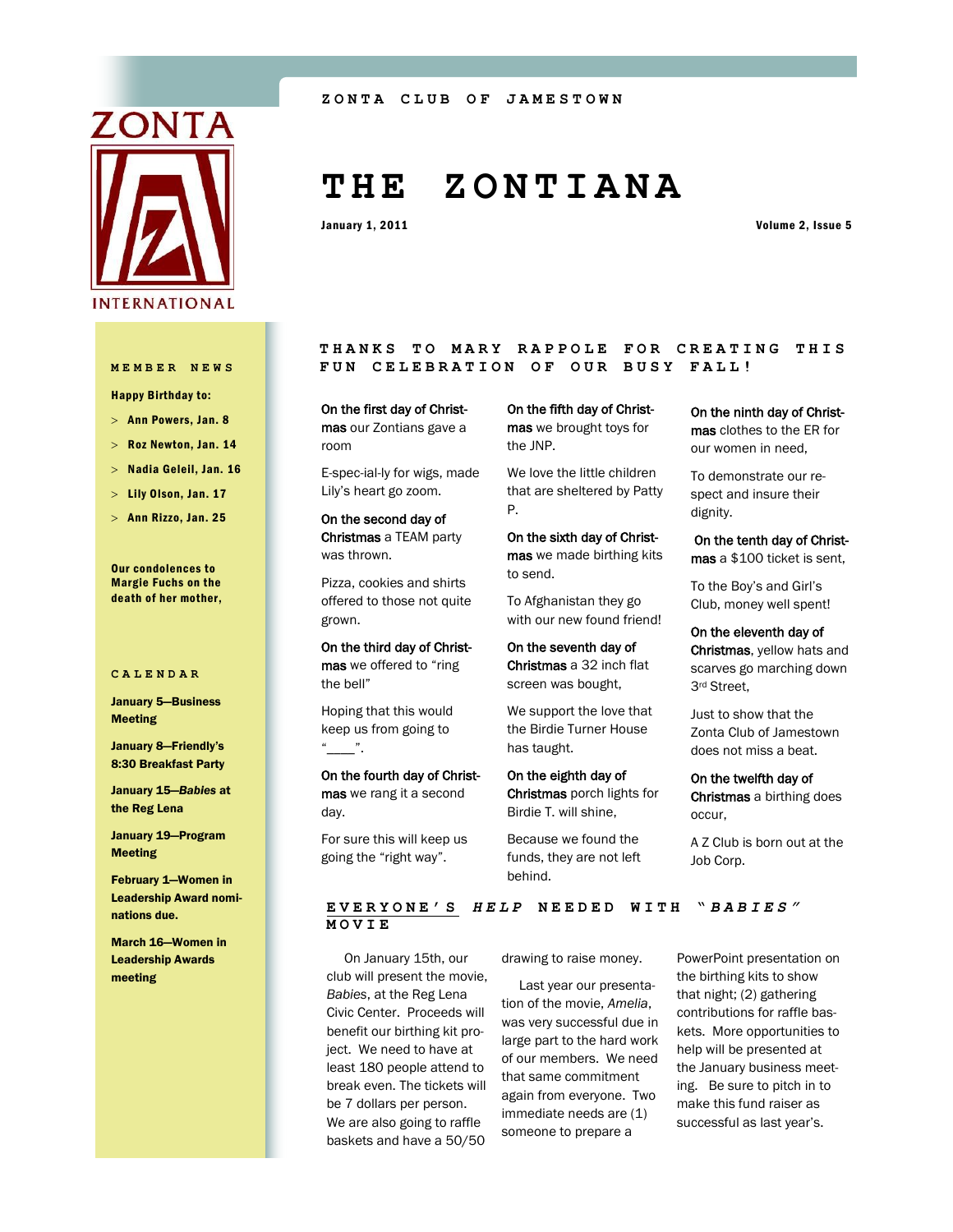

 Although it seems a long time away, it takes time to make everything work smoothly. So get your thinking cap on…

 This is a wonderful event where we get to honor area women who have provided leadership in their area of expertise within education, business, civic, government, health care or other areas of service. We especially look for those

whose work helps advance the status of women.

**WOMEN IN LEADERSHIP — M A R C H 1 6 , 2 0 1 1**

 Roz is asking that each of you reach into your bag of acquaintances, friends or work colleagues and pick one person you think is deserving of this award.

Send an email ([RozNewton@mail.sunyjc](mailto:RozNewton@mail.sunyjcc.edu) [c.edu\)](mailto:RozNewton@mail.sunyjcc.edu) or note to Roz telling who the person is, her profession, address

(snail, email, phone) and why you feel she is someone Zonta should honor.

Give us a reason to say "WOW! Gotta nominate her!"

We need the nominations by February 1, 2011!

The sooner, the better!

To avoid duplication, see the list of previous winners on page 4.



#### **ZONTA IN THE CHRISTMAS PARADE**

On December 3, over fifteen of our members and members of the Z Club at Job Corps participated in the Jamestown Christmas Parade. Our float featured Zonta's international projects and countries represented in Zonta International. Don't our sisters look great in their yellow scarves and hats made and donated by Mary Rappole?





#### **NOTES FROM MISS CELL ANY**

#### January Program

Jim Tillotson will talk about The Himalayan Education Development Project and how they help in building schools and helping young women and men to get a good education. He will also discuss the role women play in the Nepalese culture and how their status has changed over

the last decade.

#### Saturday Breakfast Party

Join your Zonta sisters at the Saturday morning Breakfast Party on Saturday, January 8th at 8:30 a.m. at Friendly's in Brooklyn Square. We will be promoting our "Babies" event on January 15th.

### Updated Member Email Address

Kathy Ames 5624 Sherman-Mayville Road Mayville, NY 14757

Home#: 753-2094 Email: [ckd@roadrunner.com](mailto:ckd@roadrunner.com)

Please up date your roster.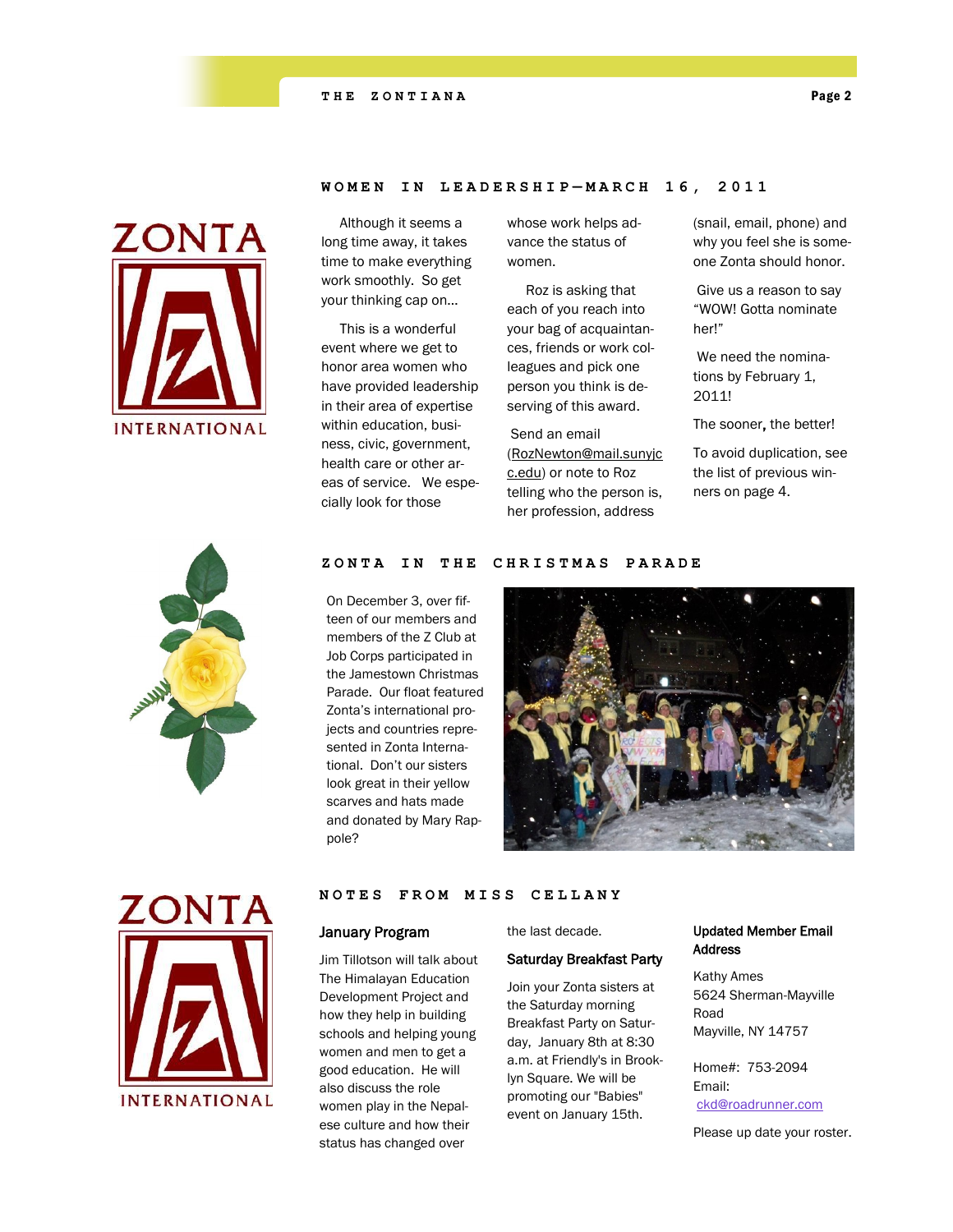#### **A MESSAGE FROM PRESI D E N T L I L Y**



I don't know about the rest of you but this year has just flown by for me. We (Zontians) have accomplished so much. Just to list some of them:

Birthing kits assembled and sent off to Africa with Sakeena Jacobi

Lily's Hope opened

Sweat suits purchased and donated to area hospitals

#### Happy New Year

TEAM Christmas party A successful auction Cash calendars sold

Great fun participating in the Christmas parade

Preparations under way for the movie "Babies"

And all these events since September!! What a great club!! The ladies of Zonta do take their

mission seriously and work at it. I am so proud to be a member of the Zonta Club of Jamestown.

For 2011, I wish you all a happy, healthy and prosperous year. When I say prosperous, I do not mean in wealth of money but in the wealth of caring friends and family.

#### **ZONTA CLUB OF JAMESTOWN**

PO Box 913 Jamestown, NY 14702-0913

Meetings: September through June First and third Wednesdays 6 p.m. Marvin House, Jamestown, NY

For more information or to attend a meeting, contact: Lily Olson, President Phone: 716-962-8464 E-mail: lilyhm@windstream.net Zonta International is a worldwide service organization of executives in business and the professions working together to advance the status of women. Nearly 33,000 members belong to more than 1200 clubs in 67 countries and geographic areas.

The Zonta Club of Jamestown, formed in 1921, was the twelfth club to be created. We support international activities as well as local projects that are within the mission of Zonta. Service projects include support of missions to Honduras and Haiti to assist women, the local domestic violence prevention program and the awarding of four scholarships of \$1000 each to deserving women every year.

Zonta on the WEB: Zonta.org www.zontadistrict4.org www.zontajamestown.org Email: Jamestown@zontadistrict4.org